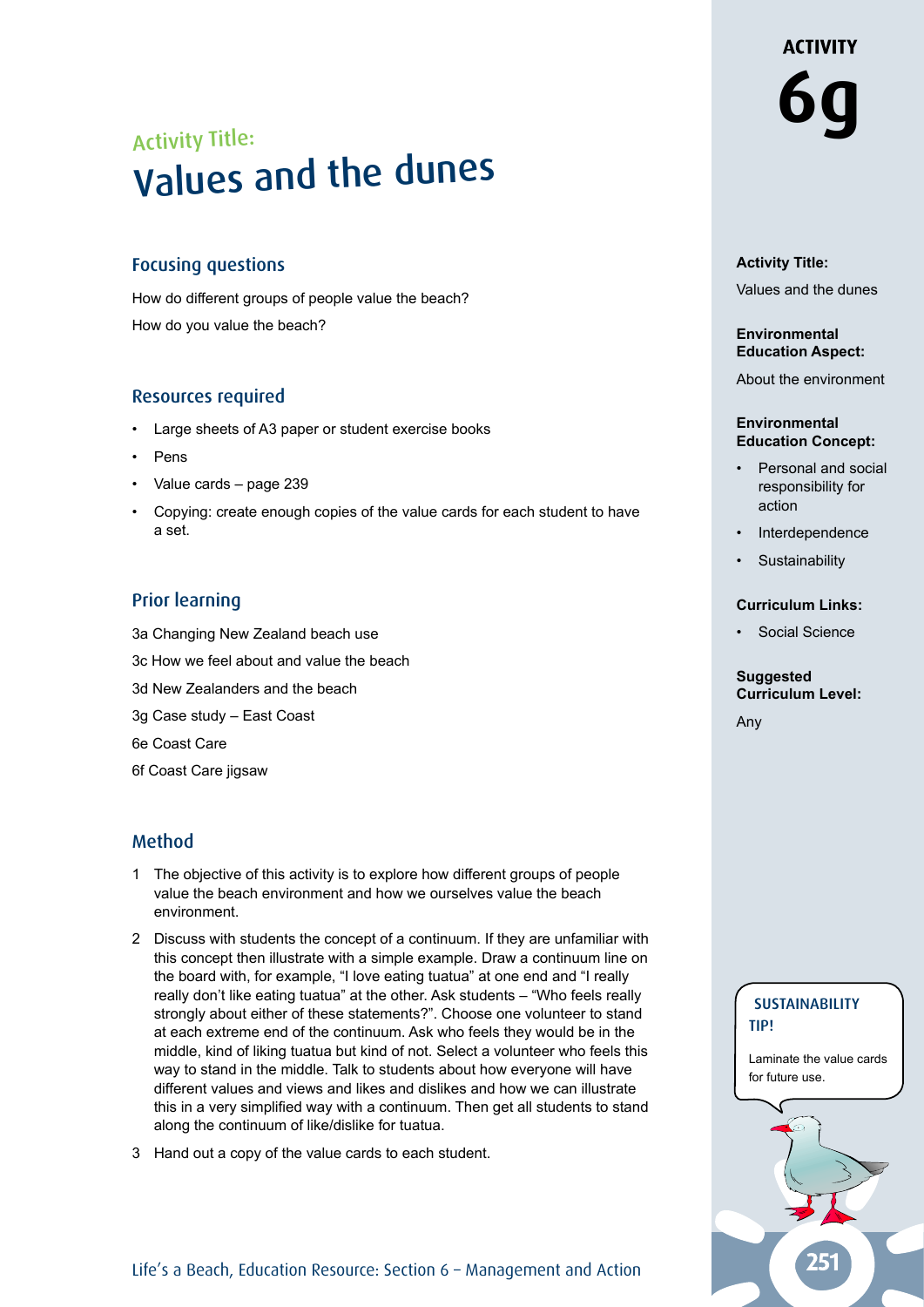- 4 Students read the opinions on the value cards and create a continuum line on a large piece of paper or their exercise book, with "dune-friendly" on one end and "dune-unfriendly" on the other.
- 5 Students place the value cards on the continuum line in a position that they think they should go, somewhere between "dune-friendly" and "dune-unfriendly".
- 6 Then write their name where they think they as an individual would fit along the continuum line from "dune-friendly" to "dune-unfriendly".
- 7 Students can glue these sheets in to their exercise books or conduct this as a class poster making activity.
- 8 Draw the continuum on the board and discuss as a class:
	- Did all students put the values cards in the same order along the line?
	- Were there more cards at one end of the line or the other or were they evenly spread between the two extremes?
	- Where did students place themselves along the line and why?
- 9 Finally reflect on the difference between values and actions by considering the following:
	- If you feel dune friendly and value the dunes will this always be reflected in your actions?

#### Possible next steps

- 6h Values and decision making case study Pukehina a real life illustration of how people value the beach and dune in different ways and how this can lead to conflict in the environmental decision making process.
- 6i Values role play a role play activity exploring how different people value dunes and how these values can result in conflict in natural resource allocation and environmental decision making situations.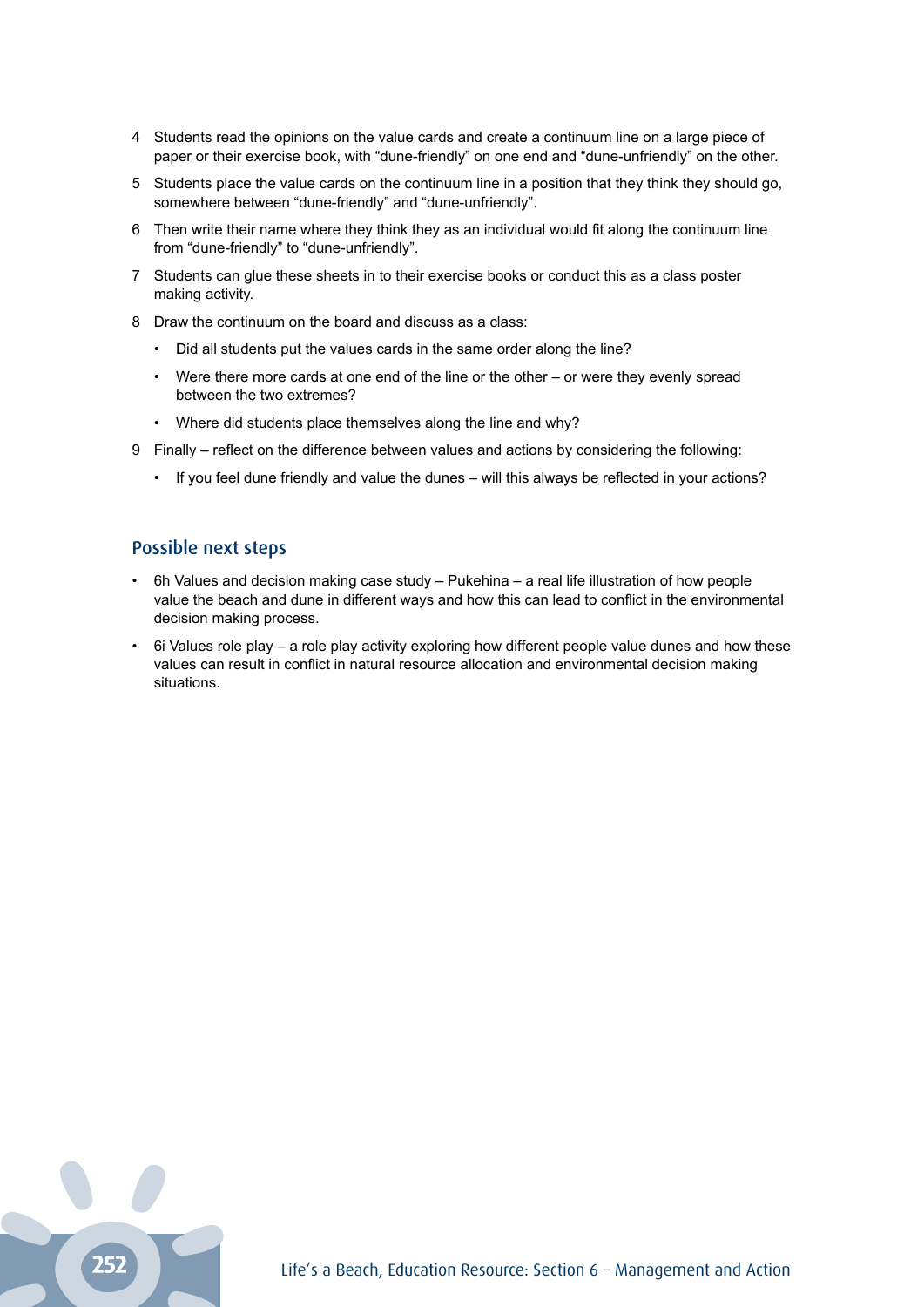# Values exercise sheet Role-play cards



### Sand-boarder

"What's the big deal? I'm not doing much damage and I'm not doing anything different to heaps of other kids. We just want to have fun."



# Surfer

"Hey dudes. I just want to surf the waves. I use the beach access ways, but some of my surfing buddies don't – so I tell them to!"

# Kids making sand castles

 "If there aren't any dunes, there won't be any sand to make our sand castles with."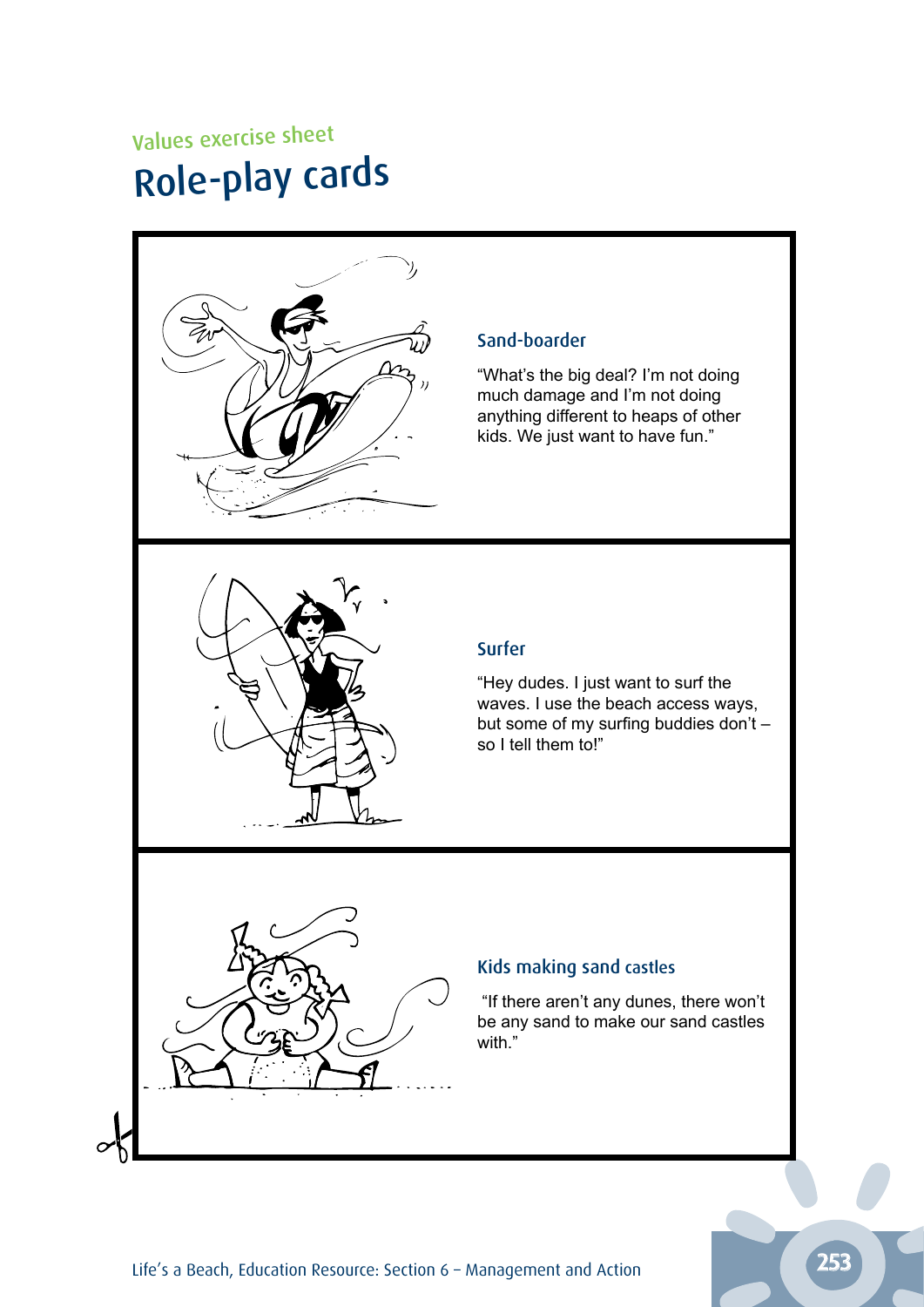